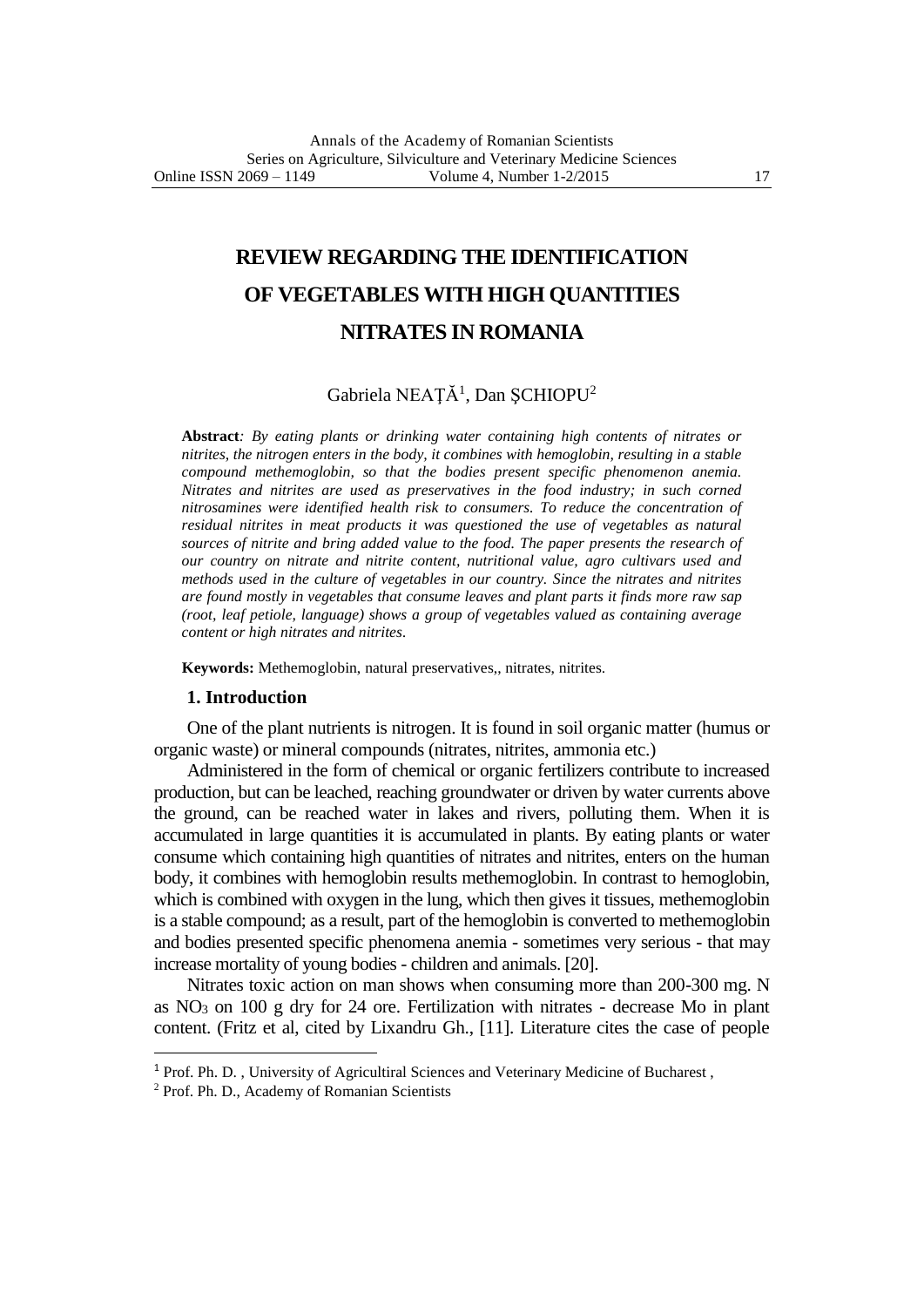living on a lake in North America, lake polluted by nitrogen from agricultural land nearby. Fertilizers where nitrogen is applied once the crop over the required dose. Residents drank water from the lake and as a result, infant death increased from 2 ‰ to 5 ‰. When fertilizers were applied fractionated, then infant mortality fell within the area. [7].

As noted previously, nitrate and nitrite content of plants depends on the amount of nitrogen in the soil. Research conducted by Alexandrina Vasu [21] found 20-30 % of hemoglobin of lactating dairy cows blocked as methemoglobin when on fertile soils were applied high nitrogen fertilizer doses. Thus, although there were obtained high yields of forage, they nitrate content and livestock production was affected.

Under the *law tolerance*, any vegetation factor in terms of quantity / intensity shows a minimum (an area where there is deficiency), then an optimum and, when the amount / intensity continues to increase, it becomes toxic and then became lethal. In what concerns nitrogen, optimum plant does not correspond to the optimum for the consumer, because the content of nitrates and nitrites in plant can be toxic to the consumer. It must therefore know at what level (at which point) of the curve tolerance is achieved acceptable concentration for the consumer. So it must know the content of nitrogen in the soil.

Total nitrogen content in the soil concerned agronomy specialists since the nineteenth century. This content is the content of humus and mineralization conditions. humus content and total nitrogen in the main soil types in our country are shown in Table 1.

| <b>Soil Type</b>              | <b>Humus</b> content<br>in soil $(\% )$ | <b>Total nitrogen</b><br>content from soil (%) |
|-------------------------------|-----------------------------------------|------------------------------------------------|
| Sol-brown steppe              | $2 - 4$                                 | 0,190                                          |
| <b>Brown Chernozem</b>        | $3-5$                                   | 0,210                                          |
| Chernozem chocolate           | $5 - 7$                                 | 0,230                                          |
| Chernozem                     | $6-8$                                   | 0,278                                          |
| Chernozem degraded (leachate) | $5 - 7$                                 | 0,290                                          |
| Reddish-brown soil Forest     | $2 - 4$                                 | 0,162                                          |
| Podsol from Gaesti            | $2 - 3$                                 | 0,118                                          |

**Table 1.** Humus content and total nitrogen of the main soil types in our country after Ionescu-Şişeşti Gh., Staicu Ir., [10]

Plants accumulate different nitrate (NO3), plant tissue accumulation is dependent on genetic factors, environment (humidity, temperature, radiation, light exposure period) and agricultural (dose and chemical form of nitrogen compounds using, summer use of herbicides). [12]

By appropriate agro-technical measures can increase soil nitrogen content, can raise all kinds of soil fertility. This is the case in vegetable growing, where large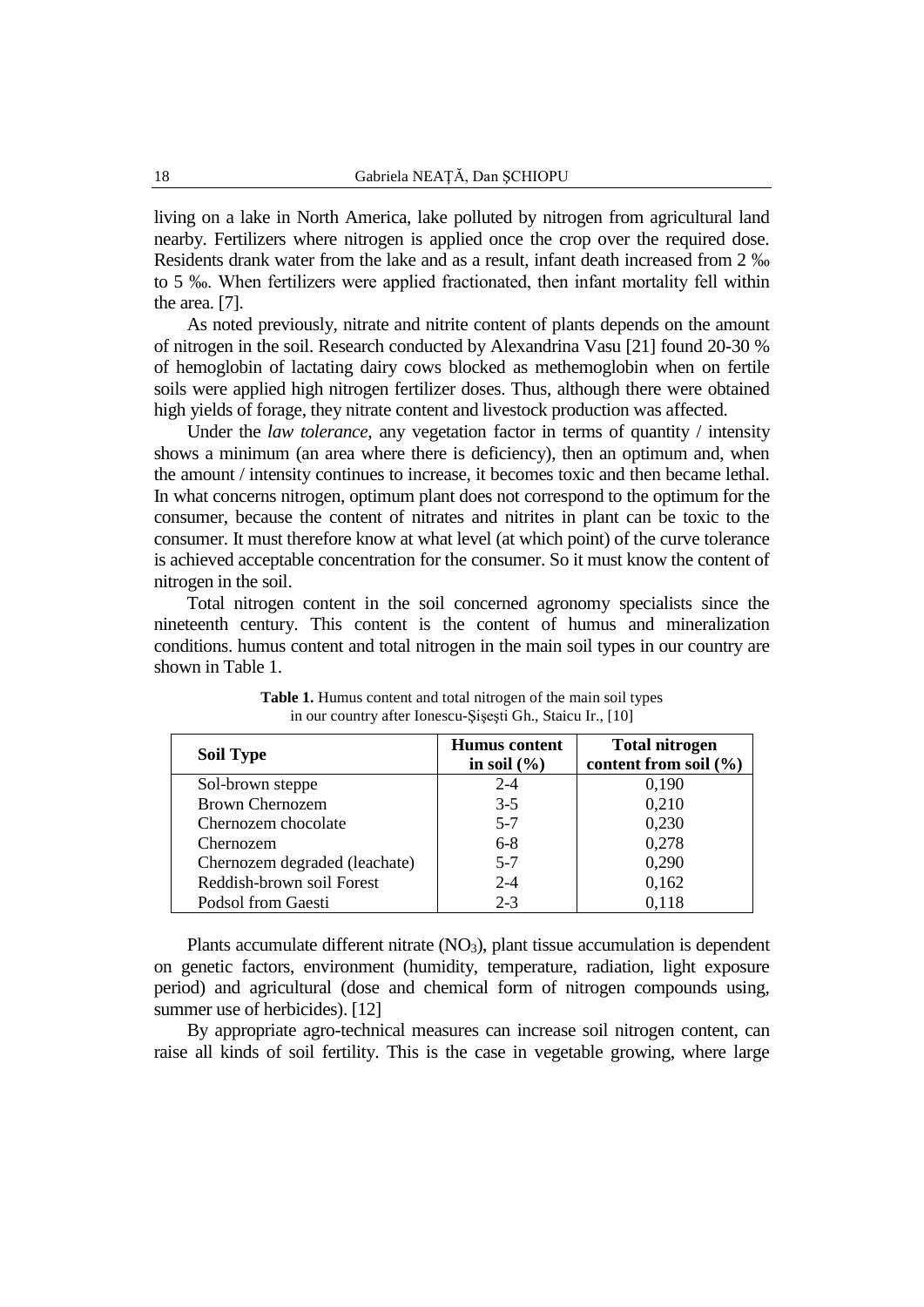amounts of fertilizer are used, both organic and mineral, so the probability that plants have a high content of nitrate is increased.

Growing conditions also intervene in this sense in greenhouses and solariums amount of manure administered reach 80-100 t / ha, while in field is 40-45 t / ha. Following lettuce grown in greenhouses has a higher content of nitrates compared to the cultivated field. [6, 13]

Nitrates and nitrites are used as preservatives in the food industry because: 1) release nitric oxide (NO) with myoglobin forms nitrozmioglobina, offering meat and meat products pink color, very appreciated by consumers; 2) controls the oxidation of lipids; 3) antimicrobial effect; 4) enhance the flavor of meat and meat products.

The use of nitrates for preserving meat is more limited because they are stable and the release of NO is produced by fermentation processes. Reduction of nitrate to nitrite under the action of the natural enzymes present in meat or under the action of the bacteria that possess nitrate reductase, added later in the flesh [9, 16]. Currently, the use of starter cultures possess nitrate reductase is the most common method of preserving meat products, nitrite, nitrate and not being true conservation ingredient.

Since 1971 nitrites in cured meat nitrosamines were identified health risk to consumers. Nitrosamines compounds, potentially carcinogenic, are formed under specific conditions of pH and temperature, from the reaction of secondary amines with nitrite ion. If there corned sufficiently high concentrations of residual nitrite cooked at  $t > 130^{\circ}$ C, the probability that there are nitrosamines is higher. [19]. For this reason, researchers have put the issue of reducing the concentration of residual nitrites in meat products by using natural sources of nitrite provide, by their composition a higher value to food.

Thus, to avoid the consumption of nitrate and nitrite in dangerous quantities for human health by Order No.1 / 2002 of the Ministry of Health regarding food safety [23], were established maximum limits for nitrates allowed in some fresh fruit and vegetables for marketing and human consumption. (Table 2).

|                            | <b>Cultivated in</b> |            |  |  |
|----------------------------|----------------------|------------|--|--|
| <b>Product</b>             | Field                | Greenhouse |  |  |
| Peppers (bell peppers,     | 150                  | 400        |  |  |
| green peppers, kapia, hot) |                      |            |  |  |
| Potatoes                   | 300                  |            |  |  |
| Cucumbers                  | <b>200</b>           | 400        |  |  |
| Dehydrated onion           | 80                   |            |  |  |
| Cauliflower                | 400                  | 400        |  |  |
| Courgettes                 | 500                  |            |  |  |
| Carrots                    | 400                  |            |  |  |

**Table 2.** Maximum levels of nitrates allowed in some fresh fruit and vegetables for marketing and human consumption. (mg  $NO<sub>3</sub> / kg$  fresh product). [23].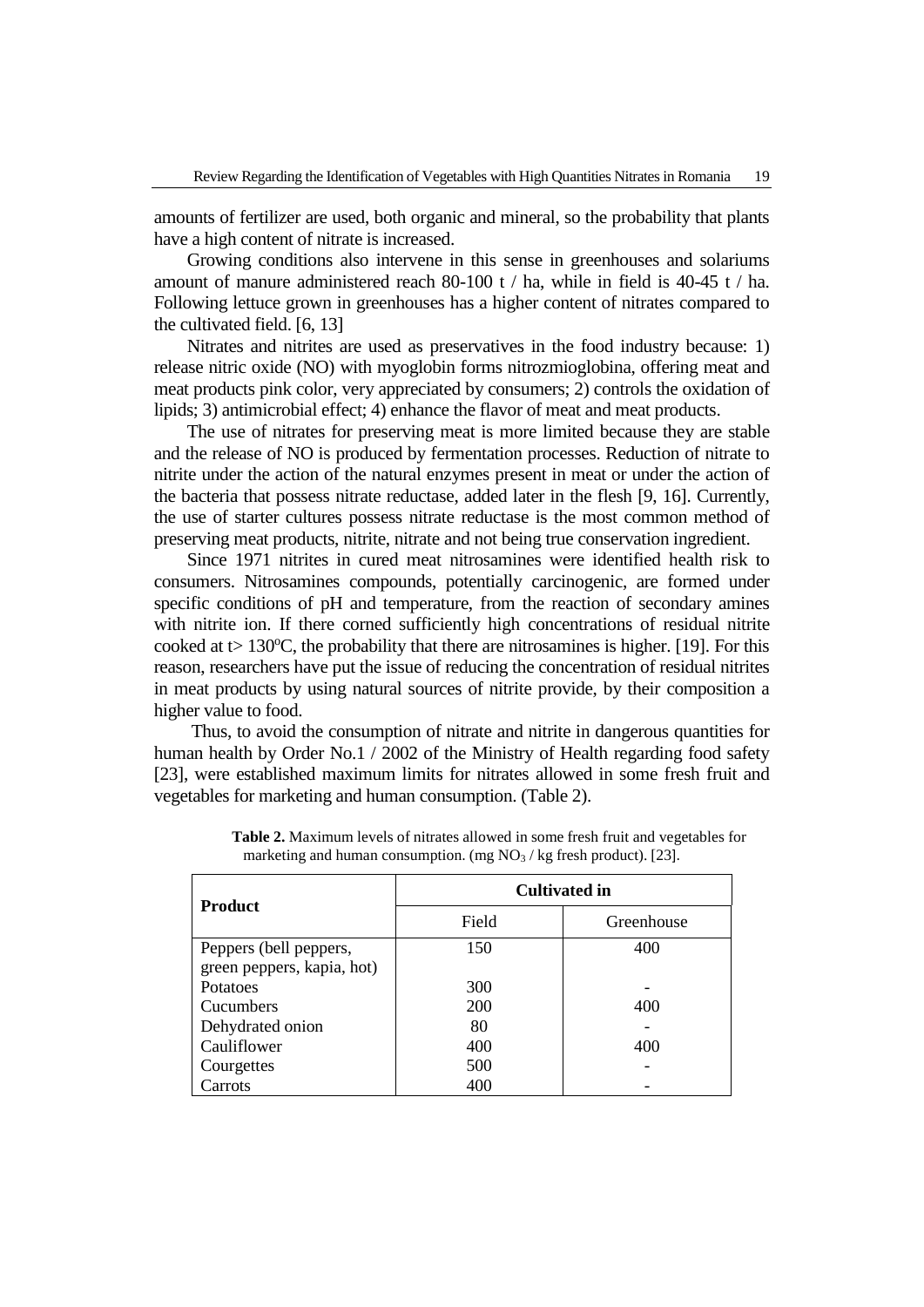| Lettuce        | 2.000 | 3.000 |
|----------------|-------|-------|
| Red beets      | 2.000 |       |
| Spinach        | 2.000 | 3.000 |
| Tomatoes       | 150   | 300   |
| Cabbage        | 900   |       |
| Eggplant       | 300   | 400   |
| Apples         | 60    |       |
| Pears          | 60    |       |
| Watermelon red | 100   |       |
| Grapes         | 60    |       |

Table 3 shows the nitrate content of several basic production vegetable plants.

| High (up to $5000$ )                         | <b>Medium (300-600)</b>                | $Low (80-100)$                  |  |
|----------------------------------------------|----------------------------------------|---------------------------------|--|
| Lovage (Levisticum)                          | Cauliflower                            | <b>Brussels</b> sprouts         |  |
| Cress (Lepidium sativum)                     | Courgettes                             | Garden peas                     |  |
| Lettuce (Lactuca sativa ssp.<br>capitata)    | Pumpkin                                | <b>Beans</b>                    |  |
| Spinach                                      | Japanese radish                        | Potato                          |  |
| <b>Beet</b>                                  | Brassica napus var.<br>Napobrassica    | Tomato                          |  |
| Peas                                         | Parsnip                                | Onion bulbs (Allium<br>cepa L.) |  |
| Cabbage (Brassica oleracea<br>var. Acephala) | Horseradish                            | Melon ( <i>Cucumis melo</i> )   |  |
| Green onion                                  | Head cabbage                           | Watermelons (Citrulus<br>sp.)   |  |
| Radishes                                     | Carrot (Daucus carota ssp.<br>sativus) | Berry fruits (boabe)            |  |
|                                              | Cucumbers                              |                                 |  |

**Table 3.** The content of nitrates in the basic production (mg / kg crude – grass product, unprocessed) [22]

Generally, the vegetables accumulated large amounts of  $NO<sub>3</sub>$ . In Romania, the highest  $NO<sub>3</sub>$  concentrations were observed in lettuce, spinach, root [12] and tomatoes [17].

The fruits young, very young cucumbers, harvested once formed, green tomatoes and young tissues generally have higher nitrate concentrations [14].

Large quantities of nitrates are found mostly in vegetables that consume leaves (Table 3) and in parts of the plant where the raw sap finds much (root, leaf, petiole and limb). [22].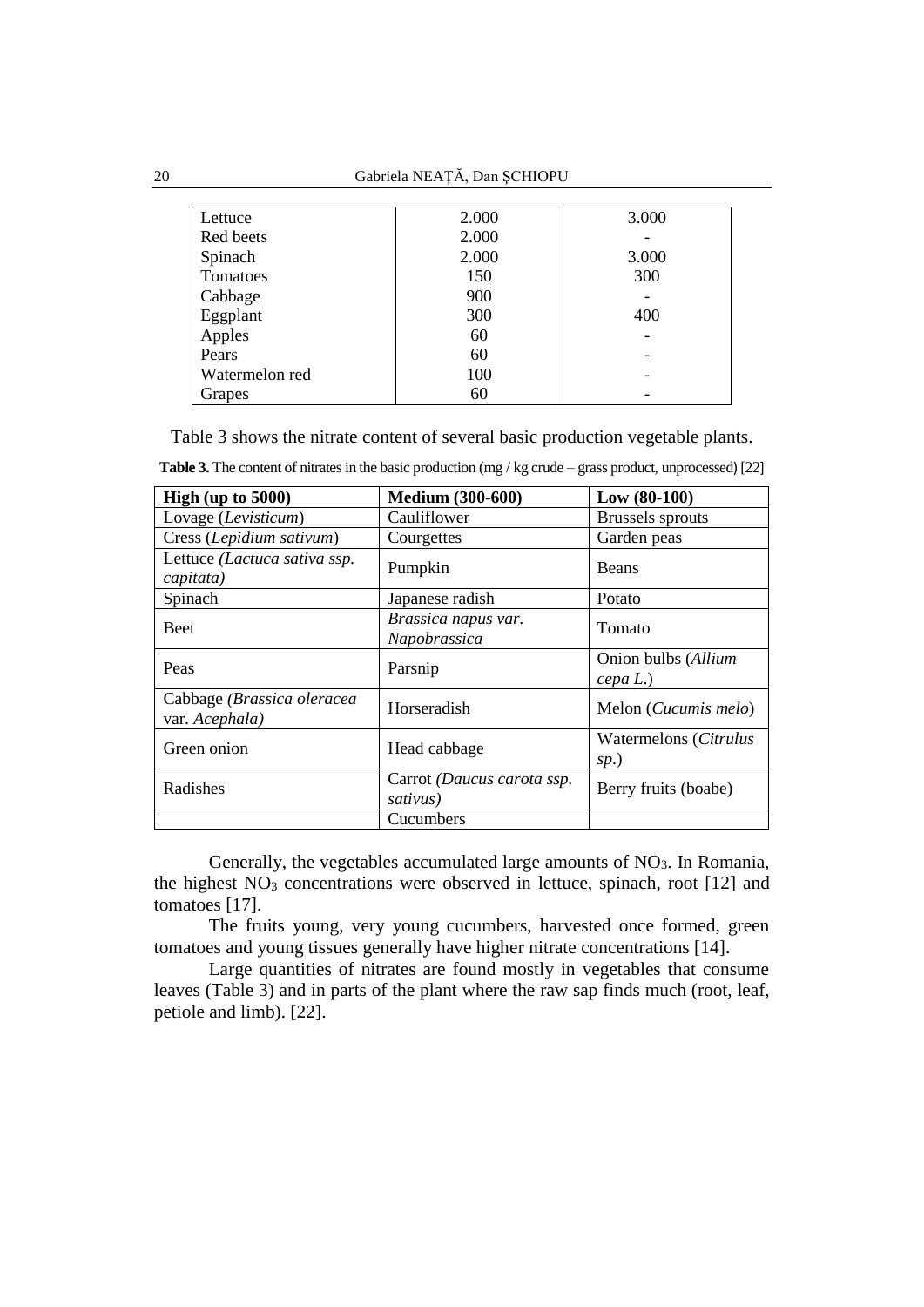## **2. Material and method**

To identify the potential of nitrate and nitrite accumulation in vegetables grown in greenhouse, solarium or field in Romania, there were used dates from the literature of our country during about ten years. [1, 2, 3, 4, 8, 14]

#### **3. Results and Discussion**

Chirică Barbu Mileva et al. [4] monitored the quality characteristics of some cultivars of tomato products in solarium and greenhouses supplying markets in Bucharest. Table 4 presents some results of analyzes performed.

|                                                                  | <b>Culture</b>                                          | <b>Cultivar</b>            | $N-NO3$<br>ppm                                                 | $P-PO4$<br>ppm   | K, ppm |  |  |  |
|------------------------------------------------------------------|---------------------------------------------------------|----------------------------|----------------------------------------------------------------|------------------|--------|--|--|--|
|                                                                  |                                                         |                            | The first measurement - The beginning of harvest (20 May 2012) |                  |        |  |  |  |
| 1                                                                | Solarium                                                | Siriana F1                 | 146.7                                                          | 156.3            | 973    |  |  |  |
| $\overline{2}$                                                   | Solarium                                                | Arletta F1                 | 138.3                                                          | 175.8            | 086    |  |  |  |
| 3                                                                | Greenhouse                                              | Siriana F1                 | 144.3                                                          | 170.2            | 1008   |  |  |  |
| 4                                                                | Greenhouse                                              | Katerina F1                | 145.2                                                          | 165.3            | 1102   |  |  |  |
|                                                                  | A second determination - Maximum harvest (05.June.2012) |                            |                                                                |                  |        |  |  |  |
| 1                                                                | Solarium                                                | Siriana F1                 | 128.2                                                          | 196.5            | 1950   |  |  |  |
| $\overline{2}$                                                   | Solarium                                                | Arletta F1                 | 104.0                                                          | 198.7            | 1870   |  |  |  |
| 3                                                                | Greenhouse                                              | Siriana F1                 | 109.3                                                          | 200.1            | 1960   |  |  |  |
| 4                                                                | Greenhouse                                              | Katerina F1                | 119.3                                                          | 189.3            | 1890   |  |  |  |
|                                                                  |                                                         |                            | A third determination - End of harvest (15. June. 2012)        |                  |        |  |  |  |
| 1                                                                | Solarium                                                | Siriana <sub>F1</sub>      | 98.3                                                           | 220.4            | 1489   |  |  |  |
| $\overline{2}$                                                   | Solarium                                                | Arletta F1                 | 100.7                                                          | 210.5            | 1503   |  |  |  |
| 3                                                                | Greenhouse                                              | Siriana F1                 | 87.6                                                           | 219.3            | 1574   |  |  |  |
| 4                                                                | Greenhouse                                              | Katerina F1                | 101.3                                                          | 215.3            | 1687   |  |  |  |
| <b>Maximum permissible limits</b><br>according to the literature |                                                         | C.M.A. –<br><b>300 ppm</b> | 200-400<br>ppm                                                 | 1000-2000<br>ppm |        |  |  |  |

**Table 4.** Analysis of nitrates, phosphorus and potassium in tomato fruits harvested at three periods. Averages on the cultivar [4].

It is noted that the nitrates decreased quantify which is attributed to the appropriate fertilization and metabolism of this compound during the ripping.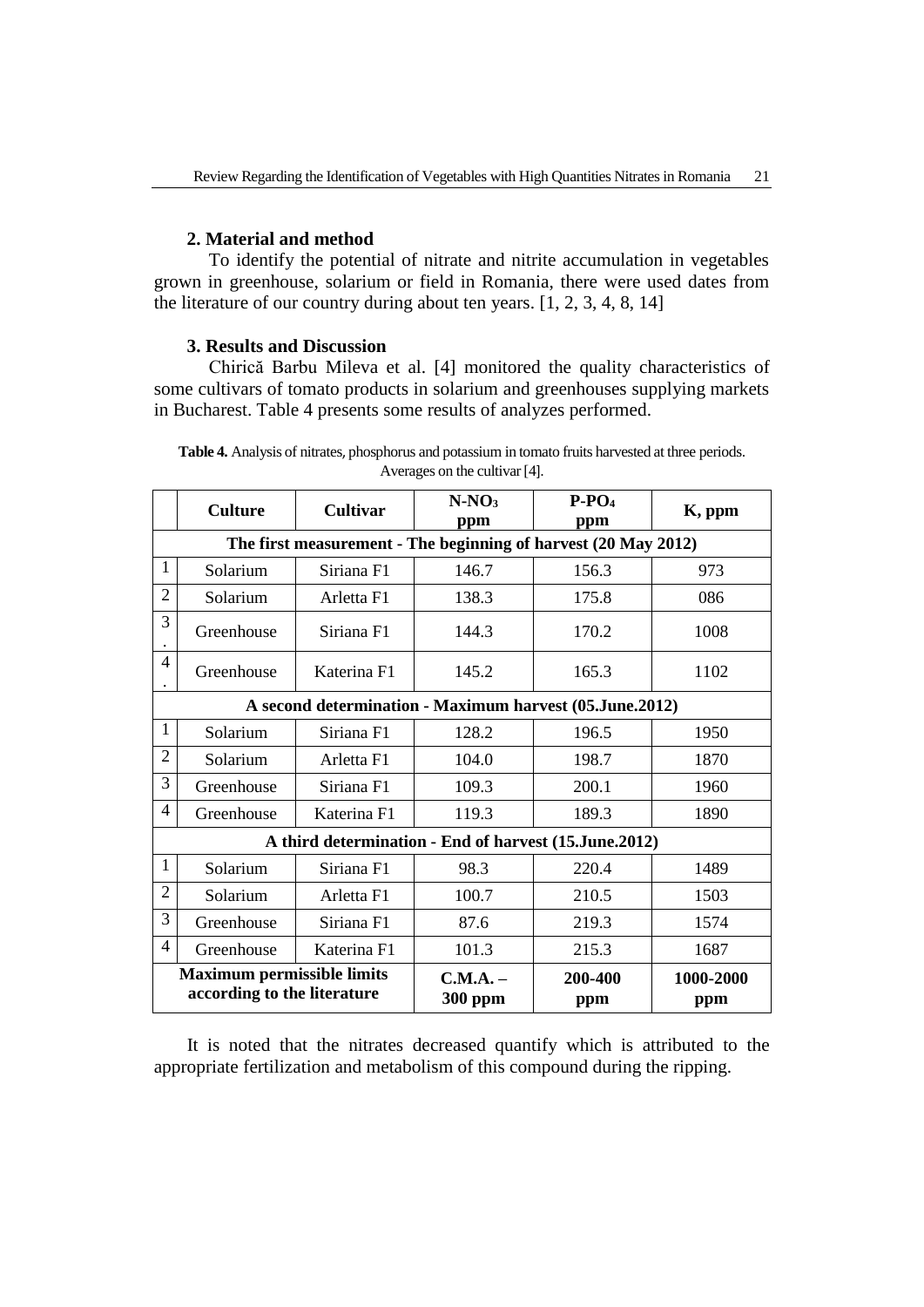Phosphates increase during the process, and potassium content increased to the second measurement, and then lowers, while remaining at values higher than initial period.

Soluble carbohydrate content (%), vitamin C (fresh produce), lycopene (ppm) and carotene (fresh produce) is presented in Table 5.

| <b>Culture</b> | <b>Cultivar</b> | <b>Soluble</b><br>carbohydrates % | Vitamin C<br>mg/100 g f.p. | <b>Carotene</b><br>f.p. | Licopene<br>(ppm) |
|----------------|-----------------|-----------------------------------|----------------------------|-------------------------|-------------------|
| Greenhouse     | Katerina F1     | 4.79                              | 15.2                       | 8.24                    | 24.98             |
| Greenhouse     | Siriana F1      | 4.78                              | 12.8                       | 7.95                    | 22.37             |
| Solarium       | Arletta F1      | 4.81                              | 12.4                       | 7.52                    | 13.00             |
| Solarium       | Siriana F1      | 4.58                              | 14.2                       | 8.12                    | 10.92             |

Table 5. The content of soluble carbohydrates, vitamin C, lycopene and carotene in tomato fruits grown in greenhouses and solariums. [4]

These data indicate the nutritional value of tomatoes, showing that these vegetables as sources of nitrate are also a source of nutrients and vitamins.

Tables 4 and 5 shows the variability of the content of mineral elements, carbohydrates, vitamins and provitamins, depending on the cultivar.

Neaţă Gabriela et al., [14] analyzing some vegetables from the markets of Romania, found quantities of nitrates and nitrites which are shown in Table 6.

| No. | Product                           | ppm<br>NO <sub>3</sub> | M.A.L.<br>NO <sub>3</sub> | ppm<br>NO <sub>2</sub> | M.A.L.<br>NO <sub>2</sub> |
|-----|-----------------------------------|------------------------|---------------------------|------------------------|---------------------------|
| 1.  | Lettuce cultivar<br>iceberg *     | $1878 + (-79)$         | 3000                      | $0.12 + (-0.02)$       | 0.5                       |
| 2   | Lettuce cultivar Mona *           | $1567 + (-56)$         | 3.000                     | $0.18 + (-0.08)$       | 0.5                       |
| 3   | Lettuce cultivar Marula **        | $789 + (-92)$          | 2.000                     | $0.23 + (-0.07)$       | 0.5                       |
| 4   | Tomatoes Amanda*                  | $267+/-13$             | 300                       | $0.12 + (-0.05)$       | 0.5                       |
| 5   | Tomatoes Tovi Roca*               | $195 + (-14)$          | 300                       | $0.21 + (-0.06$        | 0.5                       |
| 6   | Tomatoes Lady Rosa*               | $258 + (-15)$          | 300                       | $0.18 + (-0.06)$       | 0.5                       |
| 7   | Tomatoes Menhir*                  | $289+/-15$             | 300                       | $0.23 + (-0.04)$       | $0.5^{\circ}$             |
| 8   | Tomatoes Siriana F1 <sup>**</sup> | $98 + (-17)$           | 150                       | $0.19 + -0.06$         | 0.5                       |
| 9   | Tomatoes Arletta F1 <sup>**</sup> | $112+/-19$             | 150                       | 0.22 0.08              | 0.5                       |
| 10  | <b>Carrots De Nantes</b>          | $323 + -7$             | 400                       | $0.25 + (-0.10)$       | 0.5                       |
| 11  | Carrots Narbonne                  | $253+/-12$             | 400                       | $0.26 + (-0.08)$       | 0.5                       |

Table 6. Contents of nitrate and nitrite in some vegetables from the markets of Romania [14]

\* Culture in the solarium or in green house \*\* Culture in field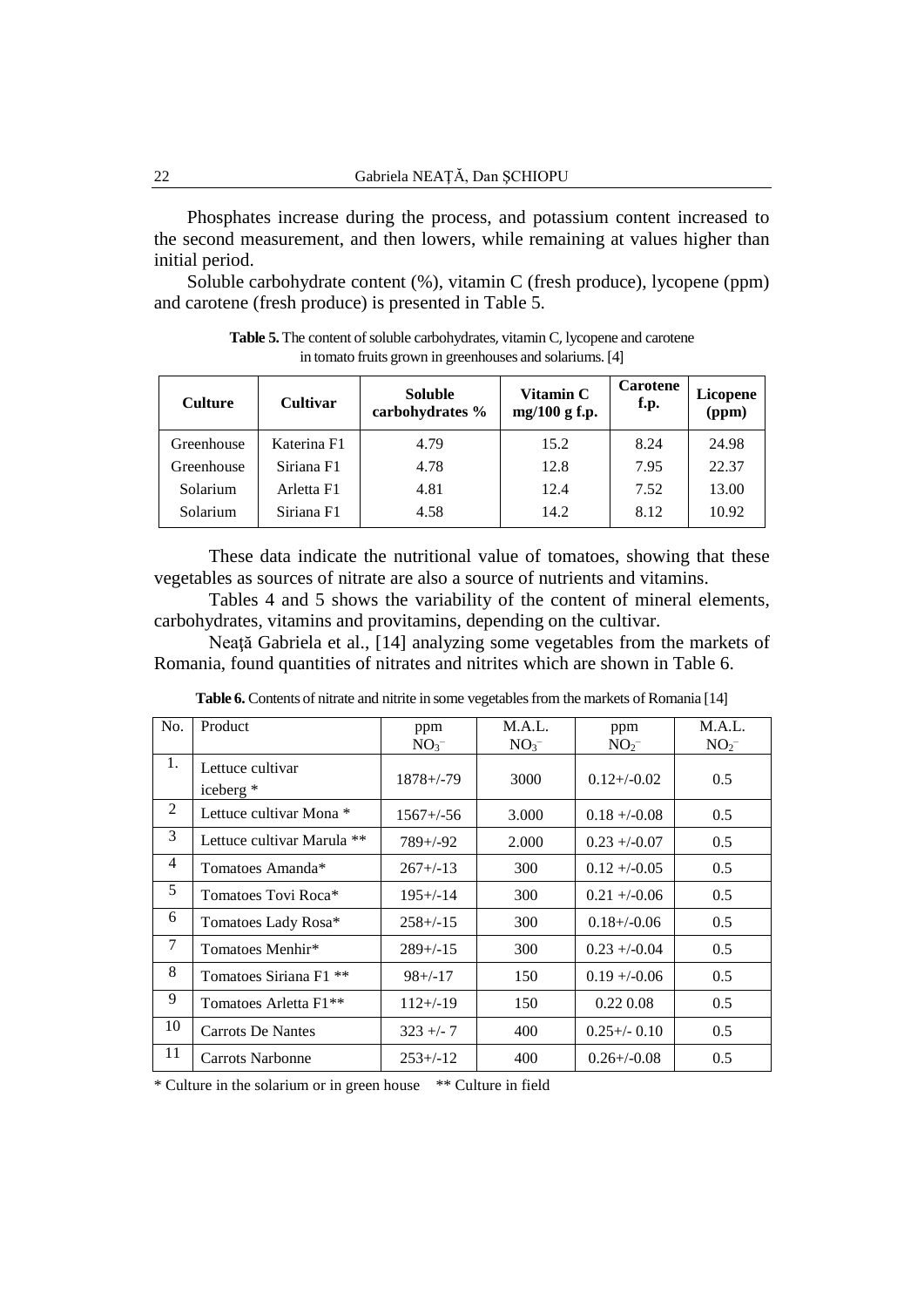It is noted that all species that have been made analysis containing both nitrates and nitrites. In field crops, nitrate and nitrite content is generally low.

Biochemical characteristics of tomato paste, juice and other products marketed in some European countries are shown in Table 7.

| <b>Variant</b>              | Carbohy-<br>drates<br>$\frac{6}{9}$ | % Acidity     | % Vitamin C.<br>mg/100 g<br>fresh weight | Lycopene $mg/$<br>$100$ g fresh<br>weight |
|-----------------------------|-------------------------------------|---------------|------------------------------------------|-------------------------------------------|
| Ketchup, Bulgaria           | 4.2                                 | 0.6           | 37.25                                    | 166.4                                     |
| Pizza juice, Italy          | 4.8                                 | 0.5           | 43.25                                    | 328.7                                     |
| Spaghetti juice, Romania    | 3.9                                 | 0.7           | 45.13                                    | 175.4                                     |
| Tomato pasta (Olimpia), 3 % | 4.5                                 | 0.5           | 36.89                                    | 345.2                                     |
| Tomato pasta (Sultan), 24 % | 4.3                                 | $0.6^{\circ}$ | 32.45                                    | 287.3                                     |
| Pomodore for pizza          | 4.3                                 | $0.6^{\circ}$ | 44.56                                    | 214.5                                     |
| Pasta Maxim 22-24 %         | 4.7                                 | 0.7           | 50.25                                    | 214.7                                     |
| Tomato juice, Romania       | 4.2                                 | 0.5           | 43.12                                    | 78.3                                      |
| Peeled tomato               | 4.2                                 | 0.8           | 52.14                                    | 89.3                                      |

Table 7. Biochemical characteristics of tomato paste, juice and other products sold in our country [8]

Table 8. Chemical characteristics of tomato paste, juice and other products sold in our country [7]

| <b>Variant</b>              | pH  | $N-NO3$<br>ppm | P<br>ppm | K<br>ppm | Ca<br>ppm | Mg<br>ppm | N <sub>a</sub><br>ppm |
|-----------------------------|-----|----------------|----------|----------|-----------|-----------|-----------------------|
| Ketchup, Bulgaria           | 4.2 | 60.7           | 86.5     | 1970     | 168.4     | 213.7     | 70.2                  |
| Pizza juice Italy           | 4.2 | 58.9           | 80.7     | 2110     | 176.5     | 243.5     | 67.5                  |
| Spaghetti juice Romania     | 4.0 | 60.2           | 98.7     | 2450     | 210.2     | 324.5     | 68.2                  |
| Tomato pasta (Olimpia), 33% | 3.9 | 142.0          | 1631.0   | 10400    | 1234.5    | 634.2     | 124.7                 |
| Tomato pasta (Sultan), 24 % | 3.7 | 115.9          | 1767.0   | 22400    | 1154.8    | 598.3     | 146.7                 |
| Pomodore for pizza          | 4.0 | 102.6          | 95.7     | 4200     | 978.4     | 367.2     | 79.2                  |
| Pasta Maxim 22-24 %         | 3.9 | 95.0           | 1942     | 9000     | 1067.8    | 432.6     | 116.8                 |
| Tomato juice, Romania       | 4.2 | 56.9           | 98.7     | 2740     | 123.7     | 256.9     | 65.3                  |
| Peeled tomato               | 4.1 | 95.6           | 115.34   | 134.5    | 134.5     | 267.5     | 70.4                  |

From the tables 7 and 8 apparent high nutritional value of tomato products from industrialization of tomatoes and also presents nitrates N-NO<sub>3</sub> contents.

Research conducted on the quality of carrot cultivars used in Dobrogea, [1] refers to the agrochemical characteristics as well as biochemical and yields obtained. Table 9 presents agrochemical characteristics and Table 10 biochemical characteristics.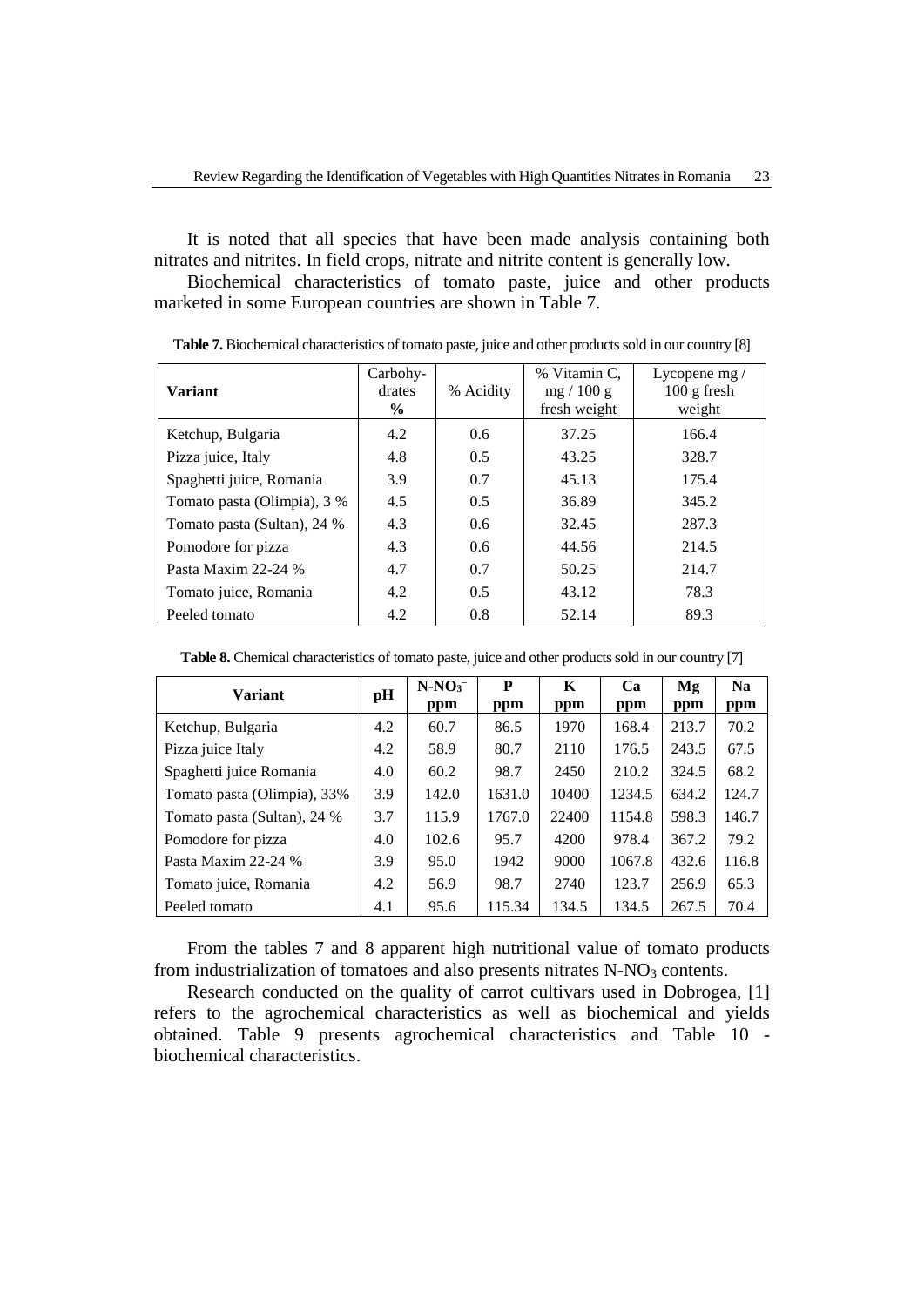| <b>Variant</b> | <b>Cultivar</b> | Content ppm |         |      |  |  |  |
|----------------|-----------------|-------------|---------|------|--|--|--|
|                |                 | $N-NO3$     | $P-PO4$ | Κ    |  |  |  |
| <b>Ct</b>      | De Nantes       | 78          | 268.31  | 2450 |  |  |  |
| V1             | Belgrad F1      | 76          | 318.32  | 2980 |  |  |  |
| V2             | Marion F1       | 101         | 298.50  | 2540 |  |  |  |
| V3             | Canada F1       | 95          | 246.21  | 2380 |  |  |  |
| V4             | Florida F1      | 98          | 265.10  | 235  |  |  |  |

**Table 9.** Agrochemical Characteristics of some cultivars of carrot used in Dobrogea [1]

**Table 10.** Biochemical Characteristics of carrot cultivars used in Dobrogea [1]

| <b>Variant</b> | <b>Cultivar</b> | Carbo-<br>hydrates<br>$\frac{6}{9}$ | $\frac{6}{6}$<br><b>Acidity</b> | % Vitamin C,<br>$mg/100 g$ fresh<br>weight (malic acide) | <b>Carotene</b><br>mg/100 g<br>fresh weight |
|----------------|-----------------|-------------------------------------|---------------------------------|----------------------------------------------------------|---------------------------------------------|
| Ct             | De Nantes       | 5.8                                 | 0.46                            | 185                                                      | 8.50                                        |
| V1             | Belgrad F1      | 5.9                                 | 0.52                            | 293                                                      | 7.20                                        |
| V <sub>2</sub> | Marion F1       | 6.2                                 | 0.65                            | 250                                                      | 9.12                                        |
| V <sub>3</sub> | Canada F 1      | 8.2                                 | 0.57                            | 199                                                      | 10.60                                       |
| V4             | Florida F1      | 7.1                                 | 0.61                            | 260                                                      | 9.80                                        |

| <b>Variant</b> | Cultivar   | Yield<br>t/ha | <b>Procent</b> | Dif. $+/-$ | <b>Signification</b> |
|----------------|------------|---------------|----------------|------------|----------------------|
| <b>Ct</b>      | De Nantes  | 17.6184       | 100.00         |            |                      |
| V1             | Belgrad F1 | 17.7704       | 100.86         | $+0.152$   | ns                   |
| V2             | Marion F1  | 16.2592       | 92.28          | $-0.0892$  |                      |
| V3             | Canada F1  | 18.1888       | 103.34         | $+0.5704$  | ns                   |

**Table 11.** The yields of carrot cultivars used in Dobrogea [1].

From Tables 9, 10 and 11 there is a nitrate content below the limits set out in Ord. No. 1 of 3 January 2002.

102.06

 $+0.364$ 

ns

17.9824

Research on biological culture of carrots was the subject of Câmpeanu Gh. et al. [3]. The result carrots quality analyzes presented in Tables 12 and 13.

V4

Florida F1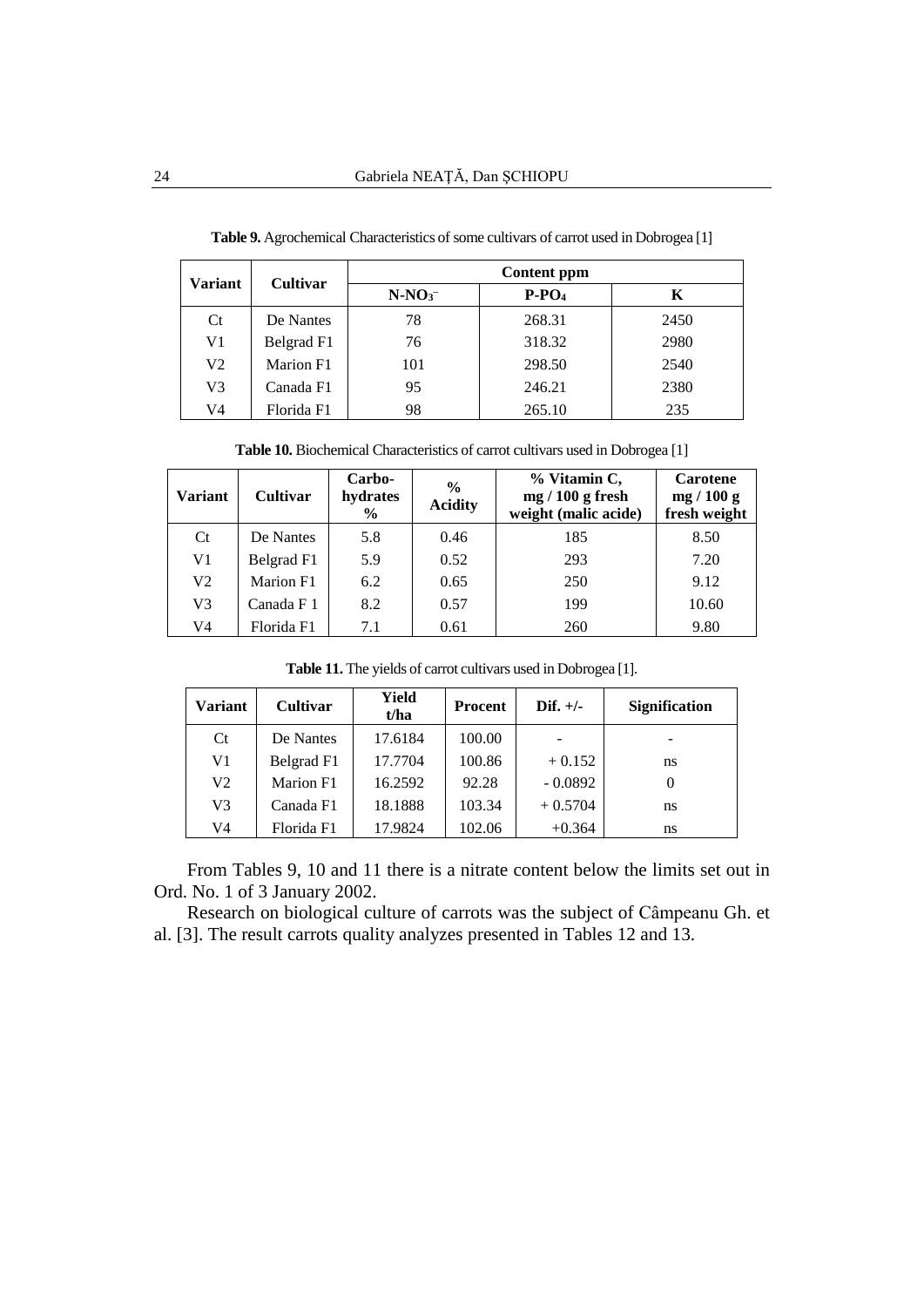| <b>Variant</b>                                                                                                                                                                                           | $N-NO3$<br>Ppm                                | $P-PO4$<br>ppm                                         | K<br>ppm                                     |  |  |  |  |  |  |
|----------------------------------------------------------------------------------------------------------------------------------------------------------------------------------------------------------|-----------------------------------------------|--------------------------------------------------------|----------------------------------------------|--|--|--|--|--|--|
| Crop growing stage intermediate (carrots the size of a pencil) – 08. June. 2012-                                                                                                                         |                                               |                                                        |                                              |  |  |  |  |  |  |
| $C_{t}$<br>1. 4 kg. cattle manure / $m2$<br>2. 6 cattle manure / $m2$<br>3. 8 cattle manure / $m2$<br>4. 2 kg. chicken manure / $m2$<br>5. 3 kg. chicken manure / $m2$<br>6. 4 kg, chicken manure / $m2$ | 115<br>117<br>151<br>126<br>154<br>158<br>174 | 64.4<br>108.0<br>110.0<br>92.8<br>96.8<br>71.2<br>64.8 | 2020<br>2300<br>2220<br>2140<br>1860<br>2060 |  |  |  |  |  |  |
| Final harvest - 13.97.3012                                                                                                                                                                               |                                               |                                                        | 2100                                         |  |  |  |  |  |  |
| $C_{t}$                                                                                                                                                                                                  | 141                                           | 313.6                                                  | 2340                                         |  |  |  |  |  |  |
| 1. 4 kg. cattle manure / $m2$                                                                                                                                                                            | 107                                           | 385.2                                                  | 2980                                         |  |  |  |  |  |  |
| 2. 6 cattle manure $/m2$                                                                                                                                                                                 | 167                                           | 387.6                                                  | 3440                                         |  |  |  |  |  |  |
| 3. 8 cattle manure / $m2$                                                                                                                                                                                | 187                                           | 312.8                                                  | 2220                                         |  |  |  |  |  |  |
| 4. 2 kg. chicken manure / $m2$                                                                                                                                                                           | 183                                           | 292.4                                                  | 2660                                         |  |  |  |  |  |  |
| 5. 3 kg. chicken manure / $m2$                                                                                                                                                                           | 166                                           | 298.8                                                  | 1880                                         |  |  |  |  |  |  |
| 6. 4 kg, chicken manure / $m2$                                                                                                                                                                           | 308                                           | 176.8                                                  | 1600                                         |  |  |  |  |  |  |

Table 12. Nutrient content of carrots in unchanged form. [3]

From Table 12 shows that the largest amounts of N-NO<sub>3</sub> variants are fattened with manure from chickens and P-PO<sup>4</sup> and K variants fertilized with cattle manure. These elements are in greater quantities in the final harvest.

| <b>Variant</b>                 | Sugar % | Vitamin C<br>mg/100 g fresh product | Acidity % |  |  |
|--------------------------------|---------|-------------------------------------|-----------|--|--|
| <b>Ct</b>                      | 5,468   | 0,015                               | 0,1157    |  |  |
| 1. 4 kg. cattle manure $/m2$   | 5,531   | 0,0225                              | 0,1447    |  |  |
| 2. 6 cattle manure $/m2$       | 5,843   | 0,015                               | 01519     |  |  |
| 3. 8 cattle manure / $m^2$     | 5,593   | 0,025                               | 0,1302    |  |  |
| 4. 2 kg. chicken manure / $m2$ | 5,718   | 0,015                               | 0,1447    |  |  |
| 5. 3 kg. chicken manure $/m2$  | 5,781   | 0,0225                              | 0,1302    |  |  |
| 6.4 kg, chicken manure / $m2$  | 5,593   | 0,0225                              | 0,1013    |  |  |

Table 13. Biochemical characteristics of final harvesting carrots. [3]

The data in Table 13 indicates a high nutritional value in all variants fattened.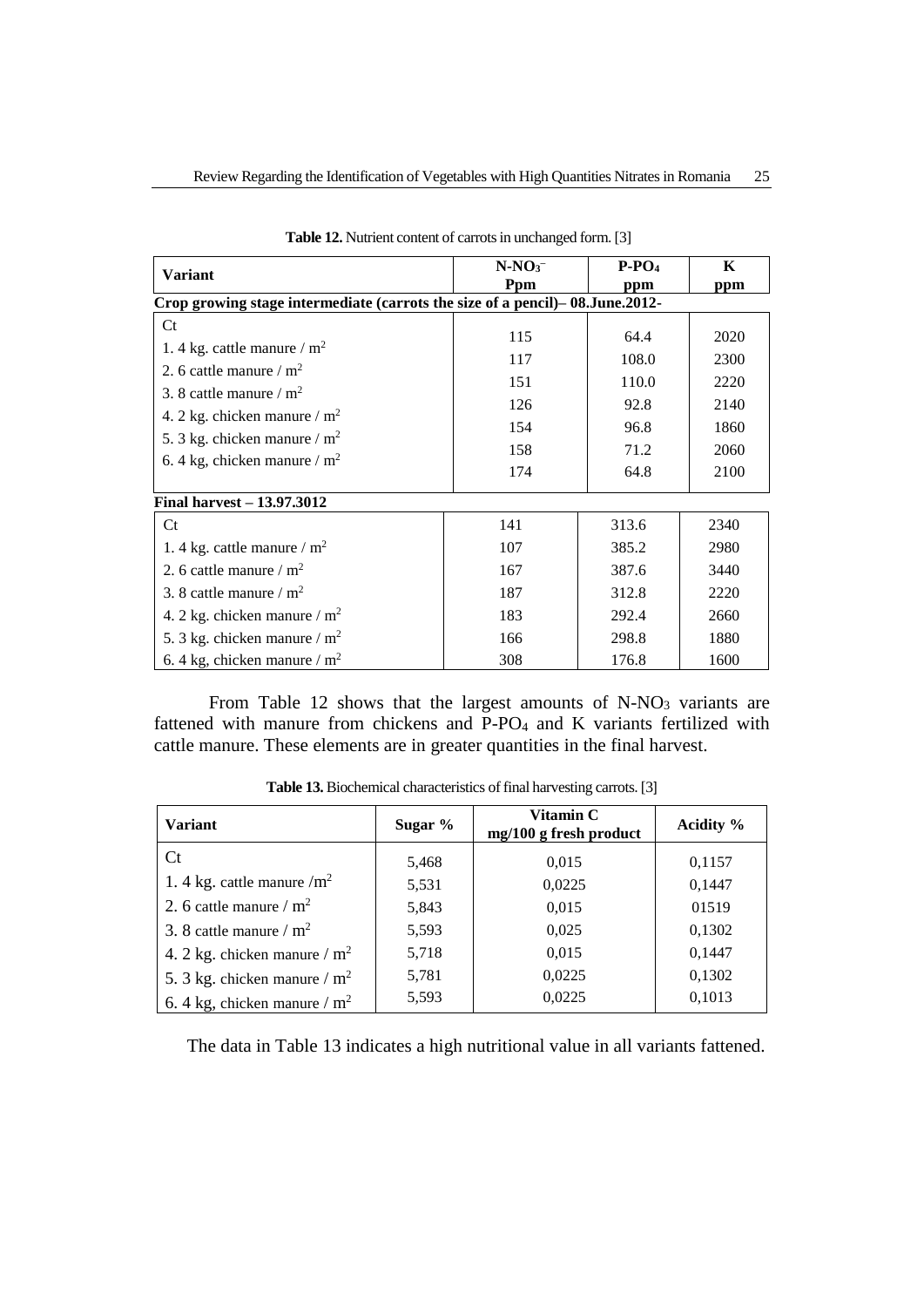Influence of fertilization system on the quality of cucumbers grown in southern Romania was studied by Gh. Câmpeanu et al. [2]. Variants of the experience are shown in Table 14.

From Table 15, it follows that at cucumbers, the highest content of N-NO3, P-PO<sup>4</sup> and K variants found in classic variants, especially the cultivar Mirabelle F1. Triumph cultivar F1 evidenced by the high content of K in under the influence of fertigation.

Table 16 highlights the most high carbohydrate and soluble solids in organic fertilization variants, the higher acidity under the influence of classical fertilization and the highest content of vitamin C in fertigation variants.

The conclusions drawn from Table 3 are that nitrates are found in greater quantities in plants that consume the leaves, and plant parts where there is plenty of raw sap (root, leaf petiole and limb), consider we can appreciate vegetables that are medium or high content of nitrates and nitrites.

| Variant | <b>Fertilization</b> | <b>Cultivar</b>           | <b>Fertilization scheme</b>                                                                                                                                                                                                                                                                                       |  |  |  |  |  |
|---------|----------------------|---------------------------|-------------------------------------------------------------------------------------------------------------------------------------------------------------------------------------------------------------------------------------------------------------------------------------------------------------------|--|--|--|--|--|
| 11      |                      | Triumf F1                 | 20 t/ha manure                                                                                                                                                                                                                                                                                                    |  |  |  |  |  |
| 12      | Organic              | Mirabelle F1              |                                                                                                                                                                                                                                                                                                                   |  |  |  |  |  |
| 21      |                      | Triumf F1                 | - Fertilizer Complex: 15-15-15, 250 kg / ha applied                                                                                                                                                                                                                                                               |  |  |  |  |  |
| 22      | Classic              | Mirabelle F1              | to crop establishment.<br>- Two fertilization, 100 kg / ha with the same<br>fertilizer, wide three six weeks after transplanting.                                                                                                                                                                                 |  |  |  |  |  |
| 31      |                      |                           | - Fertigare S (Starter) - 15 N; 30 P <sub>2</sub> O <sub>5</sub> ; 15 K <sub>2</sub> O -                                                                                                                                                                                                                          |  |  |  |  |  |
| 32      | Fertigation          | Triumf F1<br>Mirabelle F1 | with after transplanting to encourage root formation<br>area.<br>- Fertigare I – 14 N; 11 P <sub>2</sub> O <sub>5</sub> ; 25 K <sub>2</sub> O – to promote<br>vegetative growth after transplanting on;<br>- Fertigare II – 24 N; 8 P <sub>2</sub> O <sub>5</sub> ; 16 K <sub>2</sub> O – to foster<br>enjoyment. |  |  |  |  |  |

**Table 14:** Experimental variants [2].

I used vegetable group in [5].

Vegetables from cabbage group:

They have, in general, an average content of nitrates.

-White cabbage, head cabbage *Brassica oleracea L. White*, var.*capitata* L. f. *alba* DC

- Red cabbage *Brassica oleracea var. capitata* L.-f .*rubra* L

- Savoy cabbage, kale, *Br. oleracea* L.,. convar.*capitata* (L.) Alef. var. *sabauda* L.

- Brussels spyouts, Brussels cabbage *Brassica oleracea* L. var *gemmifera* DC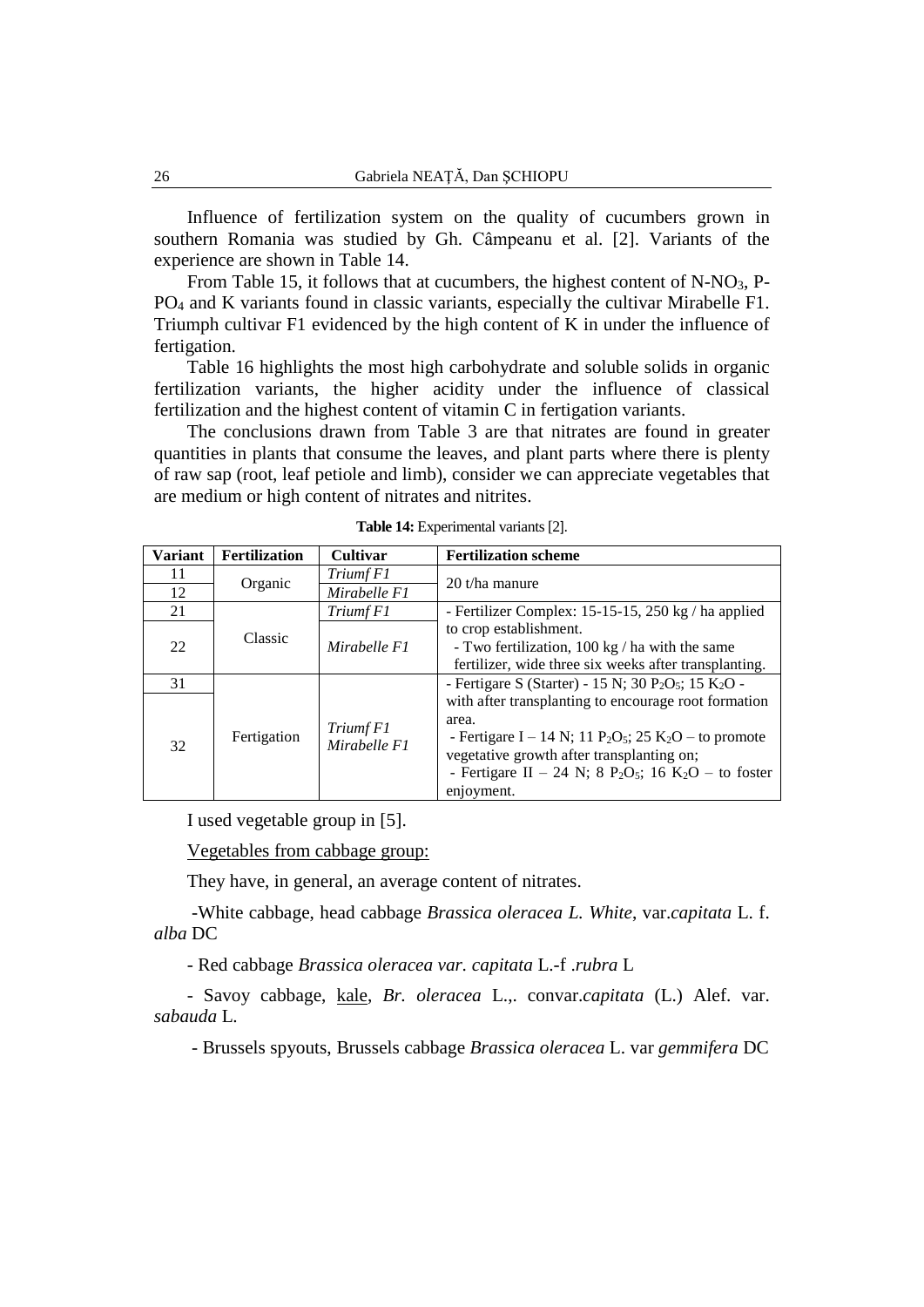- Kale, scoth kale, curlies, cabbage for leaves *Brassica oleracea* L., convar *acephala* (D.C.) Alef. var. *sabellica* L

- Chinese cabbage *Brassica rapa* l., ssp. *pekinensis* (lour) Hanelt; ssp. *chinensis* (L) Hanelt.

- Cauliflower *Brassica oleracea* L., var. *botrytis* (L.) Miller, subvar. *cauliflora* Alef.

- Broccoli *Brassica oleracea* L., convar*. botrytis* L. var. *cymosa, Duchesne*  (1875); sin. var. *italica* Plench (1808)

- Kohlrabi, turnip rooted cabbage, kale *Brassica oleracea* L., convar. *caulorapa* (D.C.) Alef., var. *gongylodes* L.

| Var.              | Fertilization | Cultivar        | Content. ppm |        |        |                |        |        |           |        |         |  |  |
|-------------------|---------------|-----------------|--------------|--------|--------|----------------|--------|--------|-----------|--------|---------|--|--|
|                   |               |                 | <b>N-NO3</b> |        |        |                | P-PO4  | ĸ      |           |        |         |  |  |
|                   |               |                 | Min. Max     | Medium | 54     | Min., Max      | Medium | %      | Min., Max | Medium | $^{16}$ |  |  |
| VII               |               | Triumf          | 75.102       | 87     | 100.00 | 146.23 168.12  | 154.53 | 100.00 | 888 932   | 920    | 100.00  |  |  |
| VE                | Organic       | Mirsbelle<br>Fз | 88.110       | 95     | 100.00 | 114.56 136.15  | 124.56 | 100.00 | 9951120   | 1060   | 100.00  |  |  |
| Contractor<br>V21 |               | Triumf          | 198.265      | 252    | 289.65 | 162 12 185.54  | 173.62 | 112.53 | 2245 2580 | 2400   | 260.86  |  |  |
| V22               | Classic       | Mirabelle<br>Fı | 185.245      | 233    | 245.26 | 198.23  224.20 | 214.52 | 172.22 | 1996 2170 | 2060   | 194.33  |  |  |
| $V_{\rm H}$       | Fertingstion  | Triumf          | 140.168      | 153    | 175.86 | 165.12 189.23  | 173.00 | 112.17 | 2010.2156 | 2100   | 228.26  |  |  |
| $V_{\Sigma}$      |               | Mirabelle<br>Fı | 101  119     | 114    | 120.00 | 159.56225.86   | 200.13 | 160.67 | 1850.2010 | 1850   | 174.52  |  |  |

**Table 15.** Agrochemical characteristics of harvesting cucumbers [2].

| <b>Table 16.</b> Biochemical characteristics of cucumber harvest [2] |
|----------------------------------------------------------------------|
|                                                                      |

| Var          | <b>Fertilization</b> | Cultivar        | Soluble carbohydrates % |       | Acidity % |           |       | Vitamin C.<br>mg ascorbic acid /100g f.p. |             |       | Dry matter % |           |      |        |
|--------------|----------------------|-----------------|-------------------------|-------|-----------|-----------|-------|-------------------------------------------|-------------|-------|--------------|-----------|------|--------|
|              |                      |                 | Min. Max                | Media | %         | Min. Max  | Media | %                                         | Min. Max    | Media | %            | Min. Max  |      | %      |
| Vn           |                      | Triumf<br>Fı    | 29 3 06                 | 3.05  | 100.00    | 027 032   | 0.30  | 100.00                                    | 1855 1885   | 18.65 | 100.00       | 3.08.3.14 | 3.12 | 100.00 |
| Vn           | Organic              | Mirabelle<br>Fı | 2.89.3.1                | 3.02  | 100.00    | 0.25 0.29 | 0.28  | 100.00                                    | 18.70.19.15 | 18.95 | 100.00       | 3.16.3.28 | 325  | 100.00 |
| V21          | Classic              | Triumf<br>Fı    | 268 286                 | 2.78  | 91.14     | 0.35.0.42 | 0.39  | 130.00                                    | 18.07.18.20 | 18.15 | 9732         | 2.98.3.04 | 3.01 | 96.47  |
| V22          |                      | Mirabelle<br>Fı | 2.75.2.88               | 2.85  | 94.37     | 038 0.41  | 0.40  | 142.85                                    | 18 12 18 45 | 18.35 | 184.69       | 2.92.3.02 | 2.98 | 91.69  |
| VEL          | Fertingation         | Triumf<br>F1    | 236, 252                | 2.48  | 8131      | 033.037   | 0.35  | 116.66                                    | 1955 1986   | 19.70 | 105.63       | 285, 292  | 285  | 91.34  |
| $V_{\Sigma}$ |                      | Mirabelle<br>Fı | 226, 232                | 2.29  | 75.82     | 0.29 0.32 | 0.31  | 110.71                                    | 19.12.19.35 | 19.26 | 101.63       | 270, 2.80 | 2.74 | 84.30  |

Varieties underlined that consume leaves, we believe - based on Table 3 that have a higher content of nitrates;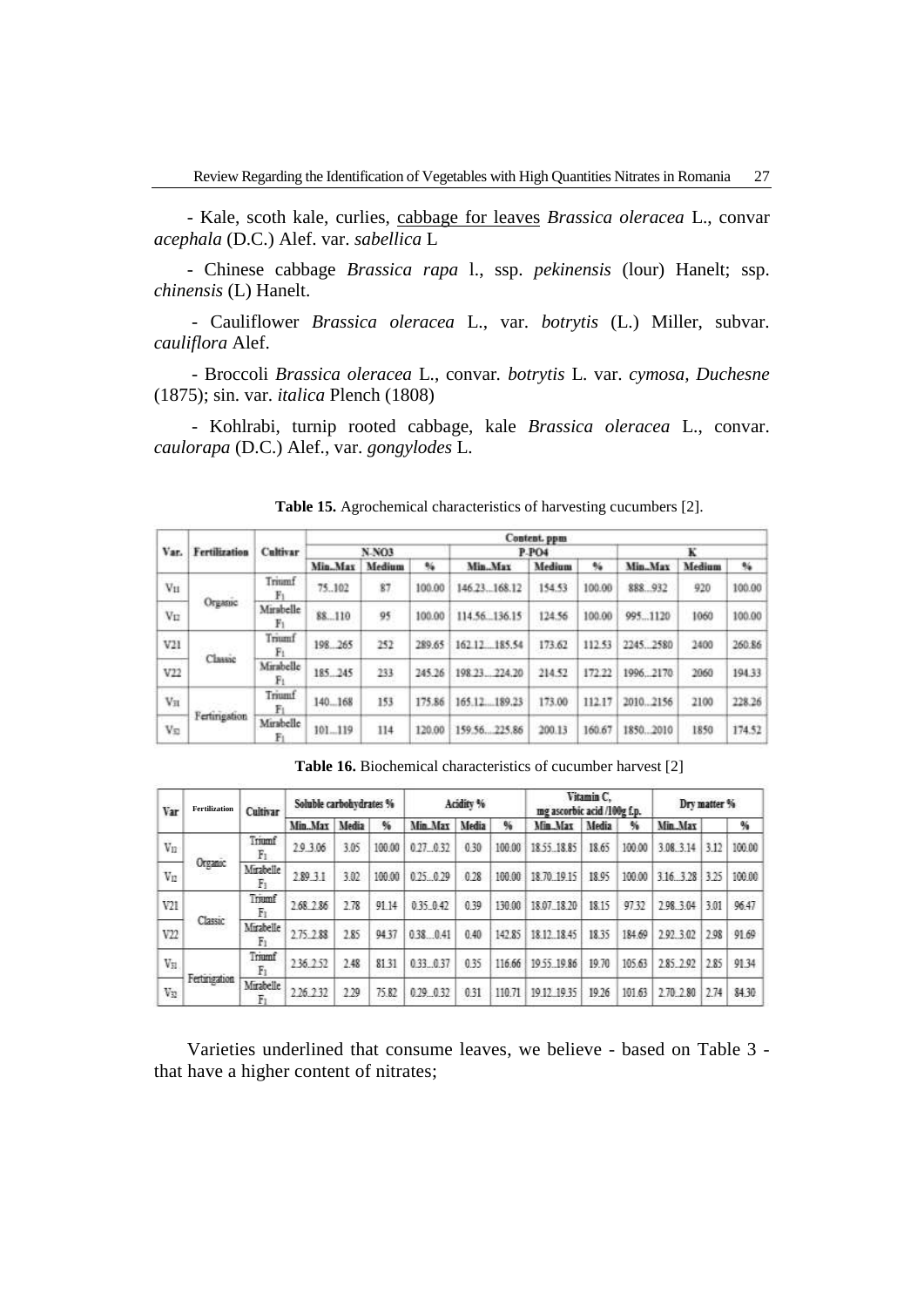Root vegetables:

It believes that they have an average content of nitrates.

- Yellow parsnip, carrot *Daucus carota* L. conv. *sativus* (Hoffm.) Hajek

- Parsley, parsley root *Petroselinum crispum* Mill conv. *radicosum* Mill.

- Parsnip *Pastinaca sativa* L. convar. *hortensis* Ehrh.

- Celery, celeriac root - *Apium graveolens* L., convar. *rapaceum* Mill.

- Gardenbeet, beetroot *Beta vulgaris* var*. canditiva* Alef. In Table 3, without specifying variety, beets vegetables are included in the group with high content of nitrates.

- Radish *Raphanus sativus* L. convar. *sativus* radish month. In Table 3, radishes month in group vegetables are high in nitrates content.

- Kőrner *Raphanus sativus* L. convar. *Niger* (Mill) - summer and winter radish

- Swede, rutabaga *Brassica napus* var. *napobrassica* L.

- Turnip, edible turnip (syn. Chinese turnips, pears land, stubble turnips, turnip) *Brassica napus,* convar. *rapifera* L. (sin. *B. campestris* L. subsp. *rapifera*  Metz*.* **s**in. *Brassica rapa* L- *esculenta* Coss şi Gam.)

- Sweet patato *Ipomea batatas* Poir.

Bulbous vegetable plants:

- Onion *Allium cepa* L. In Table 3, onion bulbs are included in the group contained with low nitrate and green onions vegetables are included in the group with high content of nitrates.

- Garlic common garlic *Allium sativum* ssp. *vulgare* L.

- Common leek, leeks *Allium Porum* L.

Cucurbit vegetable plants

- Slicing, cucumber pikling, cucumber *Cucumis sativus* L. In Tab.3. – Medium contents of nitrites

- Watermelon *Citrullus vulgaris* L. sin. *C. lanatus* (Thlumb) Mansf. In Table 3 - low content of nitrates

- Gourd, zucchini *Cucurbita pepo* L. convar. *giromoontiina* Greb, sin. var. *Oblonga* Sér.În Table 3 - average content of nitrates.

- Crown gourd, zucchini patison (syn. Bonnet king) *Cucurbita pepo* var.. *patissoniana* GREB sin. *radiata* NOIS.

- Pumpkin, edible pumpkin (syn. Common pumpkin) *Cucurbita maxima*  Duch. In Table 3 - Average nitrates content.

- Winter squasb, muscat pumpkin (syn. Pies) *Cucurbita moschata* Duch.

Vegetable herbs

There are plants with high content of nitrates (v. Tab. 2, 3 and 4)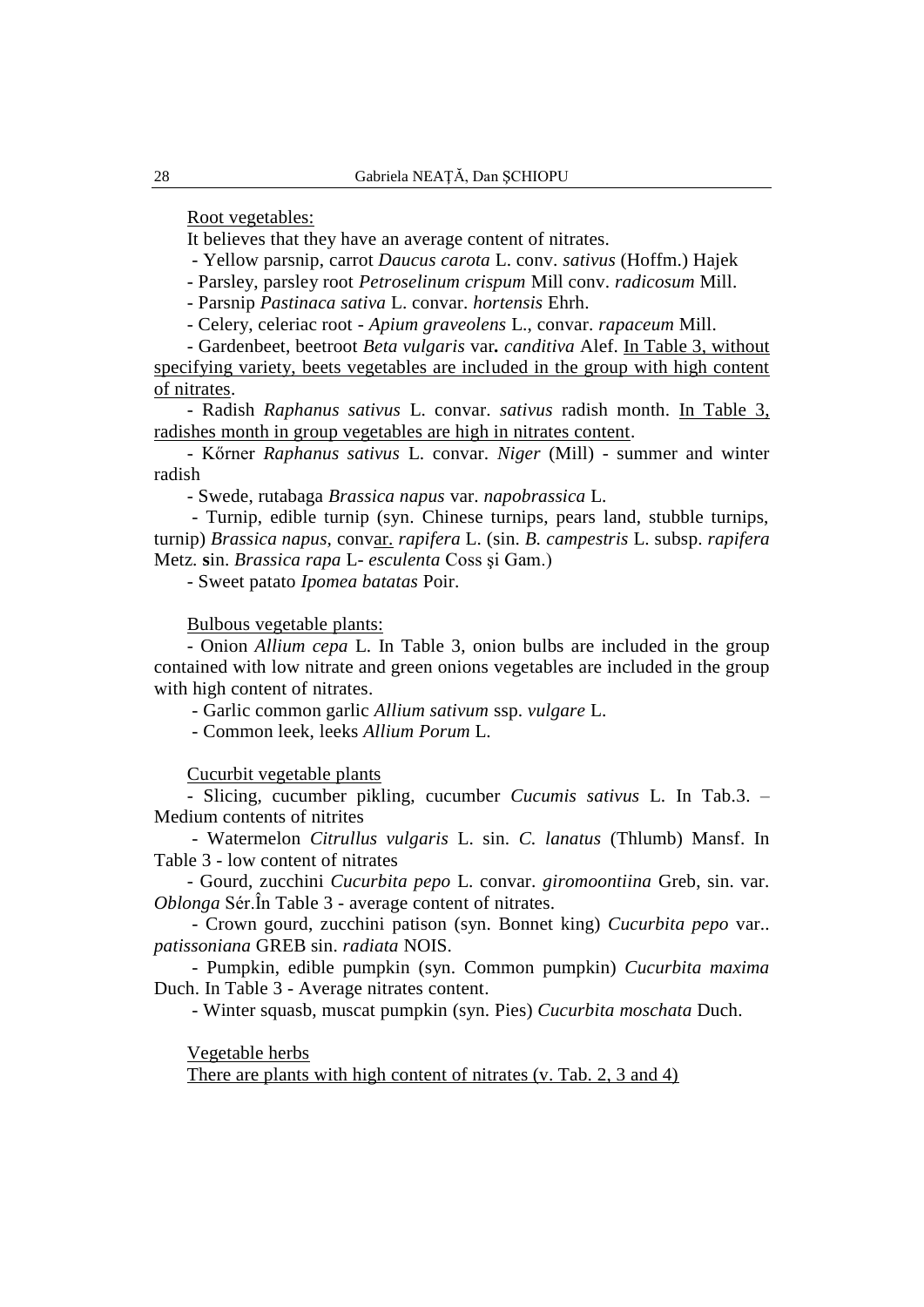- Cabbge heading lettuce, lettuce *Lactuca sativa* L.

- Endive, chicory *Cichorium endivia* L. ssp. *Endivia*

var. *crispum -* var.

var. *latifolium* Lam. – scarola or garden leaved chicory

- Spinach *Spinacia oleracea* L.

- Orache, mountain spinach, pig weeds *Atriplex hortense* L.

- Ribbed celery *Apium graveolens* L., ssp. *dulce* (Mill.) Lemket Rothm. ribbed celery; convar. *secalinum* Alef. – smallage, celery leaves

- Swisschard spinach beet, ribbed beet *Beta vulgaris* L., ssp. *vulgaris,*  convar. *Vulgaris-*

var. *Flavescens* D.C. var. *vulgaris* – chard leaf

- Cardon,chard *Cynara cardunculus* L.

- Sweet fennel, florence fennel *Foeniculum vulgare* Mill., ssp. *dulce* (Pesl.) Janch., convar. *azoricum* (Mill.) Thell.

- New Zealand spinach *Tet*r*agonia tetrgonoides* (Pallas) O. Kuntz. Sin. *Tetragonia expansa* Murr.

- Basella (sin. Malabar spinach) *Basella rubra* L.

- Cornsalad, hauch, lamb's lettuce (syn. valerianela, field salad, lamb salad) *Valerianella olitoria* Maench., sin. *Vallerianella locusta* L.

- Cooltankard, borage *Borrago officinalis.*

Aromatic and spicy vegetable plants.

The leaves that are consumed are high in nitrates, but given that use small amounts poses no danger to consumers' health. The species that are consumed seeds were not mentioned in this paper.

- Commondill, dill *Anethum graveolens* L., ssp. *hortorum* Alef.

- Leaf parsley *Petroselinum crispus* (Mill.) A.N. Hill., ssp. *crispum* convar. *crispum* leaves persil

- Summer savory, annual savory, savory *Satureja hortensis* L.

- Chervil *Antthriscus cerefolium* (L.) Hoffm., ssp. *cerefolium*

- Basil O*cimum basilicum* L.

- Garden cress - *Lepidium sativum* L.

- Marjoram (syn. Marjoram, maioran) *Majorana hortensis* Moench.

- Coriander (syn. white pepper) *Coriandrum sativum* L.

Perennial vegetable plants

Perennials for roots

- Horse-radish *Armoracia rusticana* Lam., sin. *Cochlearia armoracea*  L., sin. *Armoracia lapathifolia* Gilb.

- Salsify (syn. cinnamon white) *Tragopogon porrifolius* L.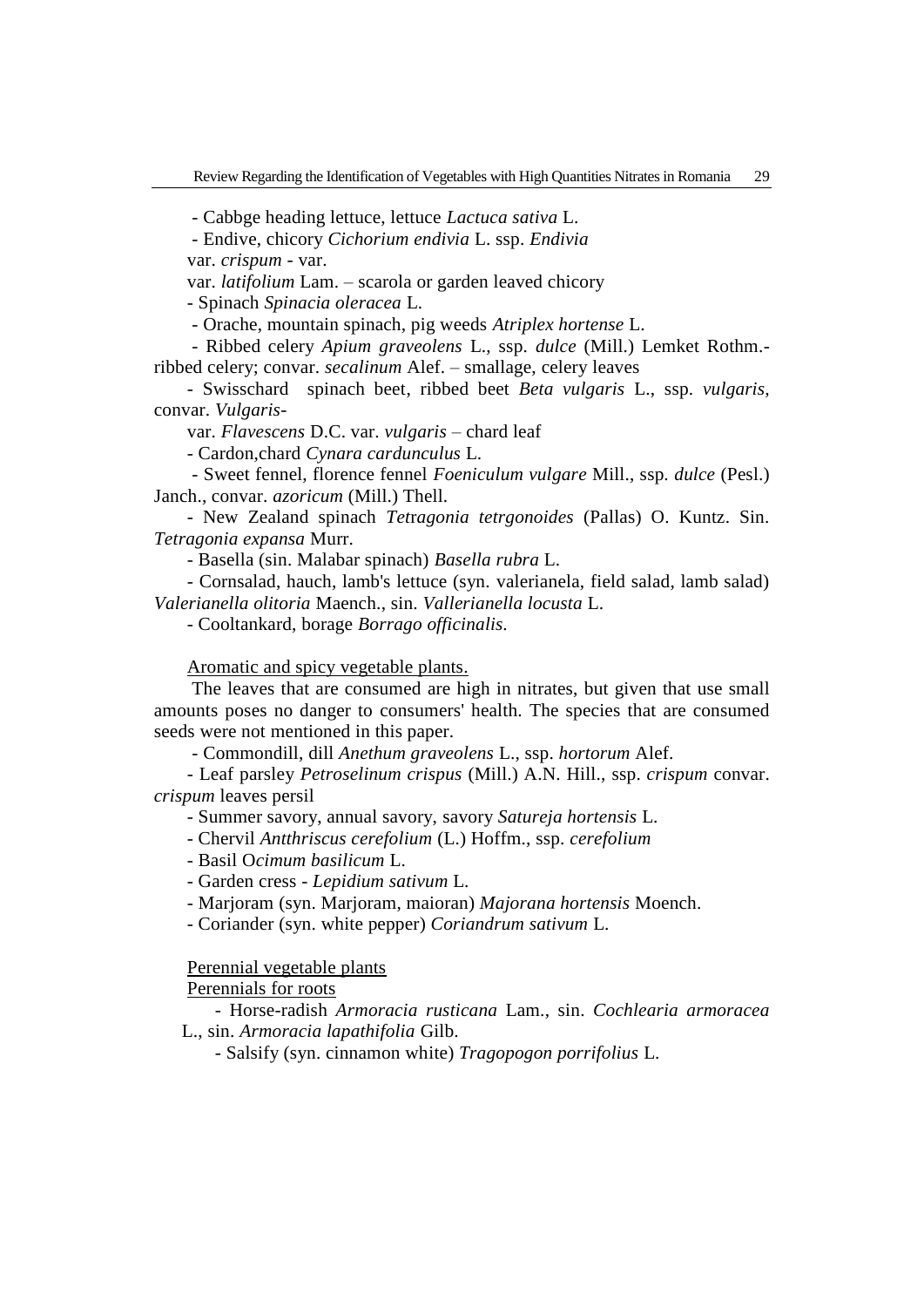- Earthpuff, topinambur, Jerusalem artichokes, artichokes, (syn. turnip earth, earth apple, potato artichoke) *Helianthus tuberosus* L.

Perennial vegetable plants for bulbs, false stems, leaves.

- Egyptien onion, onions of Egypt (sin. rocambole onion, catawissa) *Allium cepa* L., f. *bulbiferum* Rgl.; *Allium cepa* f. *proliferum*

- Shallots (syn. Vlas, onion shallots *Allium ascalonicum*L.

- Japanese bunching onion, winter onion *Allium fistulosum* L.

- Great-header garlic, pearl onions (syn. Rakkyo) *Allium ampeloprasum* L. f. *homolense* A. et G.., sin *Allium chinense* L.

- Common chives, lawn onion (syn. Pure) *Allium schoenoprasum* L. Since the leaves are consumed, we believe it has a high content of nitrates.

- Chinese chives, chinese onion *Allium tuberosum* L.

- Garlic of Egypt (sin. rocambolle) *Allium sativum* ssp. *Sagitum*

- Asparagus *Asparagus officinalis* L. It believe that is high in nitrates content, like all young tissues.

The following species have a high content of nitrates Since there are consumed the leaves.

- Rhubarb (syn. Rhubarb, rabarber) *Rheum rhabararum* L., (sin. *R. undulatum* L., sin. *R. rhaponticum* L., sin. *R. Siibiricum* Pall.)

- Cynara artichoke *Cynara scolimus* L.

- patience dock, garden sorrel - (syn. Curly dock) *Rumex patientia* L.

- saudoch, Sorrel *Rumex acetosa* L.

- Dandelion *Taraxacum officinale* Web. (sin. *Taraxacum hortanse* Hort.)

- Nettle *Urtica dioica* L.

Species that follows, are not used in large quantities and there are no health risk to consumers.

- Lovage *Levisticum officinale* Koc.

- Tarragon *Artemisia dracunculus* L.

- Garden sage, sage (syn. Sage) *Salvia officinalis* L.

- Peppermint (syn. Good mint) *Mentha piperita* Huds.

- Millisbalm, common balm, melissa (syn. balm, thyme) *Melissa officinalis* 

L:

- Water cress, cress (syn. Cress pond) *Nasturium officinale* (L.) Brown., sin. *Roripa nasturium aquaticum* (L.) Hayek

- Rosemary (syn. Mirtin, dendrites) *Rosmarinus officinalis* L.

- French thime, thyme *Thymus vu*lgaris L.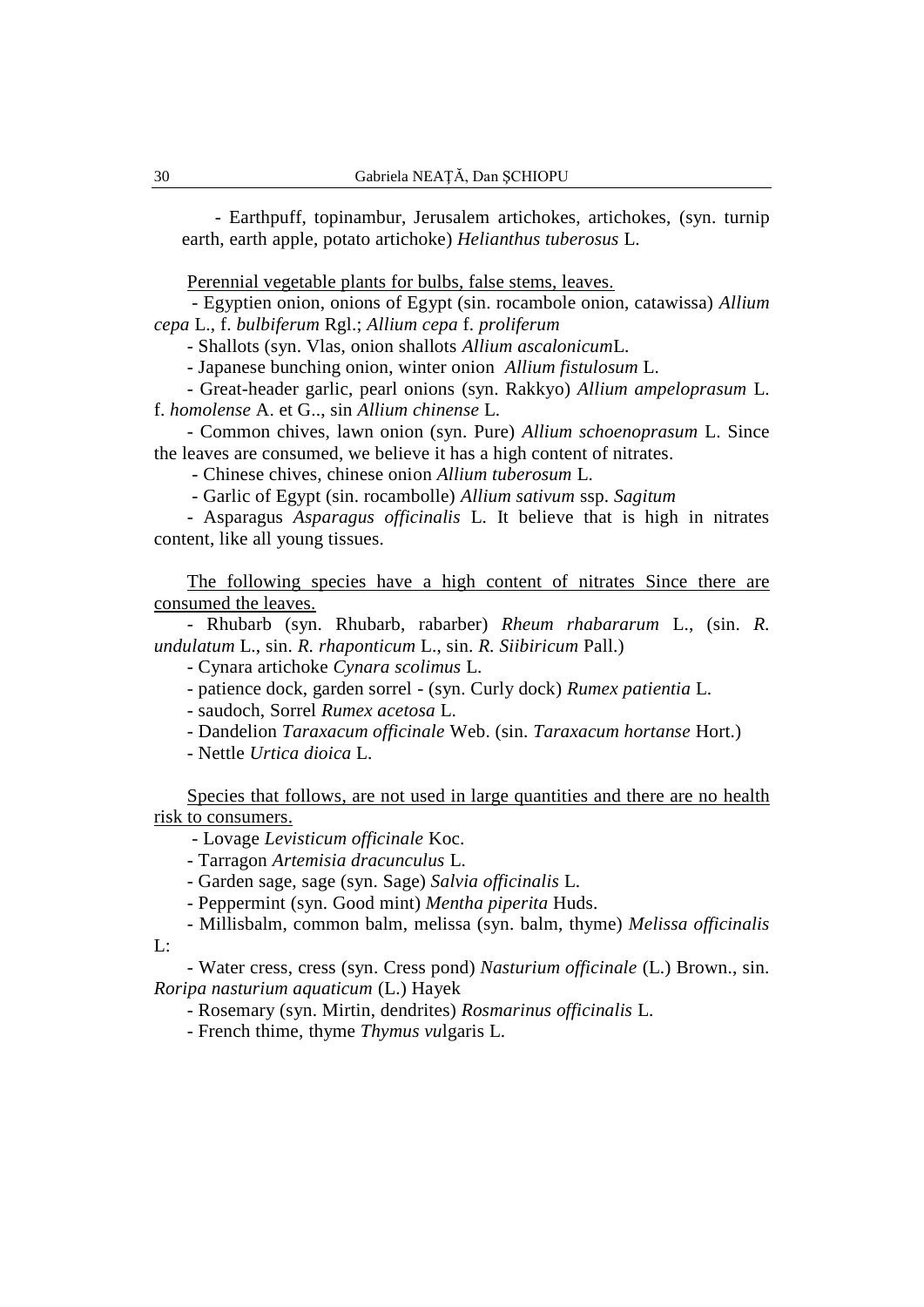### **4. CONCLUSIONS**

Based on results of research carried out in our country show the following important conclusions:

1. Tomato, nitrates fall during the harvest (April 20th-15. June) phosphates grow, potassium has the lowest value at first harvest and the highest level to the second harvest (05.June).

2. The content of nutrients, carbohydrates, vitamins and pro-vitamins will vary depending on the cultivar.

3. Nitrates and nitrites contents are low in field culture compared with culture in greenhouse and solarium.

4. Existing products from the Romanian Market, from processing tomatoes have high nourishing value and contain nitrates.

5. At carrot both biochemical and agrochemical composition vary depending on the cultivar. There was a high nutritional value in all variants fertilized; the nitrate content is below the limits set out in Ord. No. 1 of January 3, 2002 the Ministry of Health. The largest amounts of  $N-NO<sub>3</sub>$  variants are fertilized with manure from chickens and P-PO<sup>4</sup> and K in variants fertilized with cattle manure. These elements are in greater quantities in the final harvest.

6. At cucumbers, the highest content of  $N-NO<sub>3</sub>$ , P-PO<sub>4</sub> and K variants found in classic fertilized, especially the cultivar Mirabelle F1. Triumph cultivar F1 evidenced by the high content of K under the influence of fertigation; the highest content of dry matter and soluble carbohydrates found in organic fertilization, the higher acidity under the influence of classical fertilization and the highest content of vitamin C in variants with fertigation.

#### **Bibliography**

1. Anagnoste I., Câmpeanu Gh., Samata P., Neaţă Gabriela – 2011 – *Research on quality of carrot cultivars grown in Dobrogea.* Lucrări ştiinţifice U.Ş.A.M.V., Seria B, Vol. LV, pp.28-32. ISSN 1222-5339.

2. Câmpeanu, Gheorghe, Costache, Manuela-Adriana**,** Neaţă, Gabriela – 2012 - *Influence of fertilisation system on quality of cumcumbres grown in southern Romania.* 41st Annual Meeting ESNA, European Society for New Methods in Agricultural Research, Advances in agrobiology research and their benefits to the future, Book of abstracts from International Scientific Conference ESNA, Slovak Republic, 24-28 sept, Stara Lesna, pp. 111. ISBN 978-80-552- 0855-8.

3. Câmpeanu Gh., Neaţă Gabriela, Teodorescu R, Basarabă A. – 2013 – *Research about the biological culture of carrot.* Universitatea din Craiova –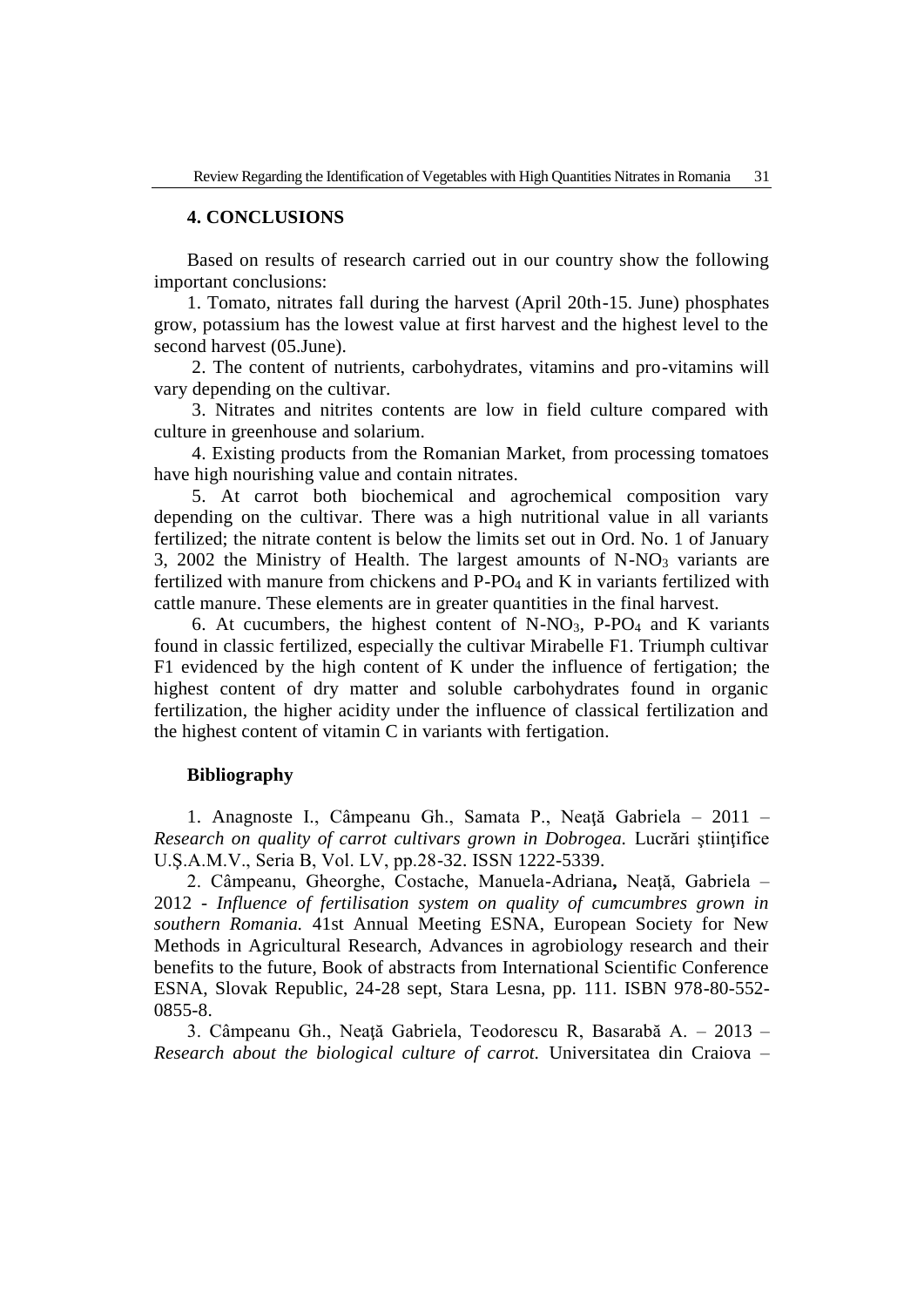University of Craiova, seria Biologie, horticultură, Tehnologia prelucrării produselor agricole, Vol.XVIII (LIV). pp .59-64.

4. Chirică Barbu Mileva, Câmpeanu Gheorghe, Neaţă Gabriela, Costache Manuela, Atanasiu Nicolae, Fiscuci Gheorghita – 2012 - *Cercetări privind unele caracteristici de calitate la unele cultivaruri noi de tomate în sere şi solarii în zona de sud a ţării.* Abstract si prezentare poster la Simpozionul Ştiinţific cu participare internațională "Dezvoltarea durabilă a agriculturii prin agroturism, protecţia consumatorului şi a mediului cu respectarea legislaţiei naţionale şi internaţionale", Universitatea Bioterra Bucureşti, Facultatea de Management Agroturistic, Focşani, 18-20 oct. 2012

5. Ciofu Ruxanda (coordonator), Nistor Stan, Popescu Victor, Chilom Pelaghia, Apahidean Silviu, Horgoş Arsenie, Berar Viorel, Lauer Karl Fritz, Atanasiu Nicolae. - 2003 - *Tratat de legumicultură.* Editura Ceres, Bucureşti.

6. Ciofu Ruxanda – 2014 - *Materiale nepublicate.* 

7. Commoner B. – 1989 - Cercul care se închide. Editura Politică, București..

8. Fiscuci Ghiorghiţa, Neaţă Gabriela, Câmpeanu Gh., Costache Manuela – 2011- *Research regarding the biochemical and chemical contents of industralisation process of tomatoes* Lucrări ştiinţifice, U.Ş.A.M.V.B.,Seria B, Vol.LV, pg.59-62, ISSN 1222 – 5339

9. Gray J.I., Macdonald B., Pearson A.M., Morton I.D. – 1981 *-* Role of nitrite in cured meat flavor: A review. *J. Food Prot. 44,* 302–312

10. Ionescu-Şişeşti Gh., Staicu Ir. – 1958 - *Agrotehnica.* Editura Agro-Silvică, Bucureşti,

11. Lixandru Gh., Calancea L., Caramete C., Marin N., Goian M., Hera Cr., Borlan Z., Răuţă C. – 1990 – *Agrochime.* Editura Didactică şi Pedagocică, București,.

12. Mureşan C., Tofană M., Socaci S., Salantă S. - 2012 - *Content Evaluation on Nitrates and Nitrites in Local and Imported Vegetables*, Bulletin UASVM Agriculture, 69(2),

13. Neaţă Gabriela – 2002 - *Agrochimie şi Bioologia solului* Editura Botech, Bucureşti,

14.Neaţă Gabriela, Stoian Ellena, Mocuţa Dorina, Temocico Georgeta, Fîntîneru Gina, Georgescu Mihaela – 2013 - *Nitrates and nitrites as sources of n-nitroso compound.* Roumanian Biotechnological Letters, Univerity of Bucharest, vol.18, No.5, 8583-8586.

15.Neaţă Gabriela – 2014 -.*Materiale nepublicate.* 

16. Sebranek J.G. – 1979 *- Advances in the technology of nitrite use and consideration of alternatives*. Food Technol., 33, 58–62, 93